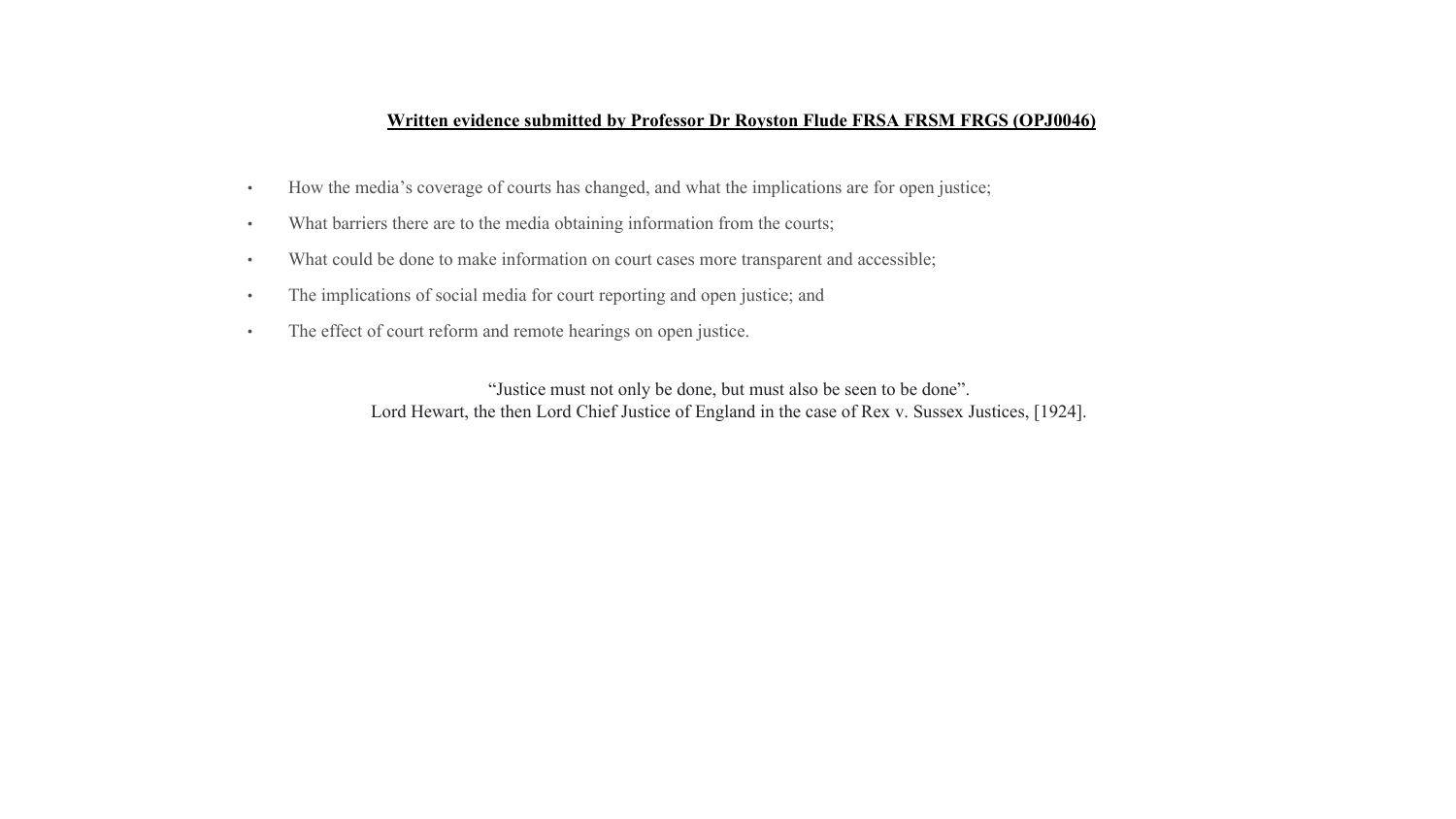# **Ministry of Justice (MoJ) Overview**

- courts and tribunals in partnership with the independent judiciary
- prisons
- probation
- a range of services to help victims of crime, children, vulnerable people, and those seeking access to justice

#### **Criminal Justice System**

**Impact minority communities** 

- Whole generations condemned to a vicious cycle of incarcerations.
- Also aggravates social economic and racial inequalities
- Disastrous Mental Health consequences over multiple generations

# **Sir Keir Starmer (Former Chief Prosecutor)**

- The justice system in England and Wales "is not fit for purpose for victims"
- "The more vulnerable you are as a victim, the less able the criminal justice system is to protect you"

#### **Court Case Nodes**

Judge **Prosecutor** Council defense Admin Other

#### **STATISTICS (2020/21)**

#### UK MINISTRY OF JUSTICE BUDGET

9.15bn GBP NUMBER OF NEW CROWN COURT CASES IN ENGLAND AND **WALES Q3 2021** 23,261 **AVERAGE TIME FROM OFFENCE TO CROWN COURT CONCLUSION IN ENGLAND AND WALES Q3 2021** 708 days NUMBER OF NEW MAGISTRATE COURT CASES IN ENGLAND AND WALES Q3 2021 285,241 NUMBER OF NEW FAMILY COURT CASES IN ENGLAND AND **WALES Q3 2021** 224,902 **NUMBER OF ADOPTIONS IN ENGLAND AND WALES 2021** 45,000 **LEGAL SERVICES SECTOR TURNOVER** 36.8bn GBP

**EXPORTS OF LEGAL SERVICES** 7bn GBP **IMPORTS OF LEGAL SERVICES** 1.1bn GBP **PRISON PLACE** 

44.6 thousands GBP per year **POLICE & CRIME** 8 bn GBP per year

For 533,404 New Cases Say 2.7 million nodes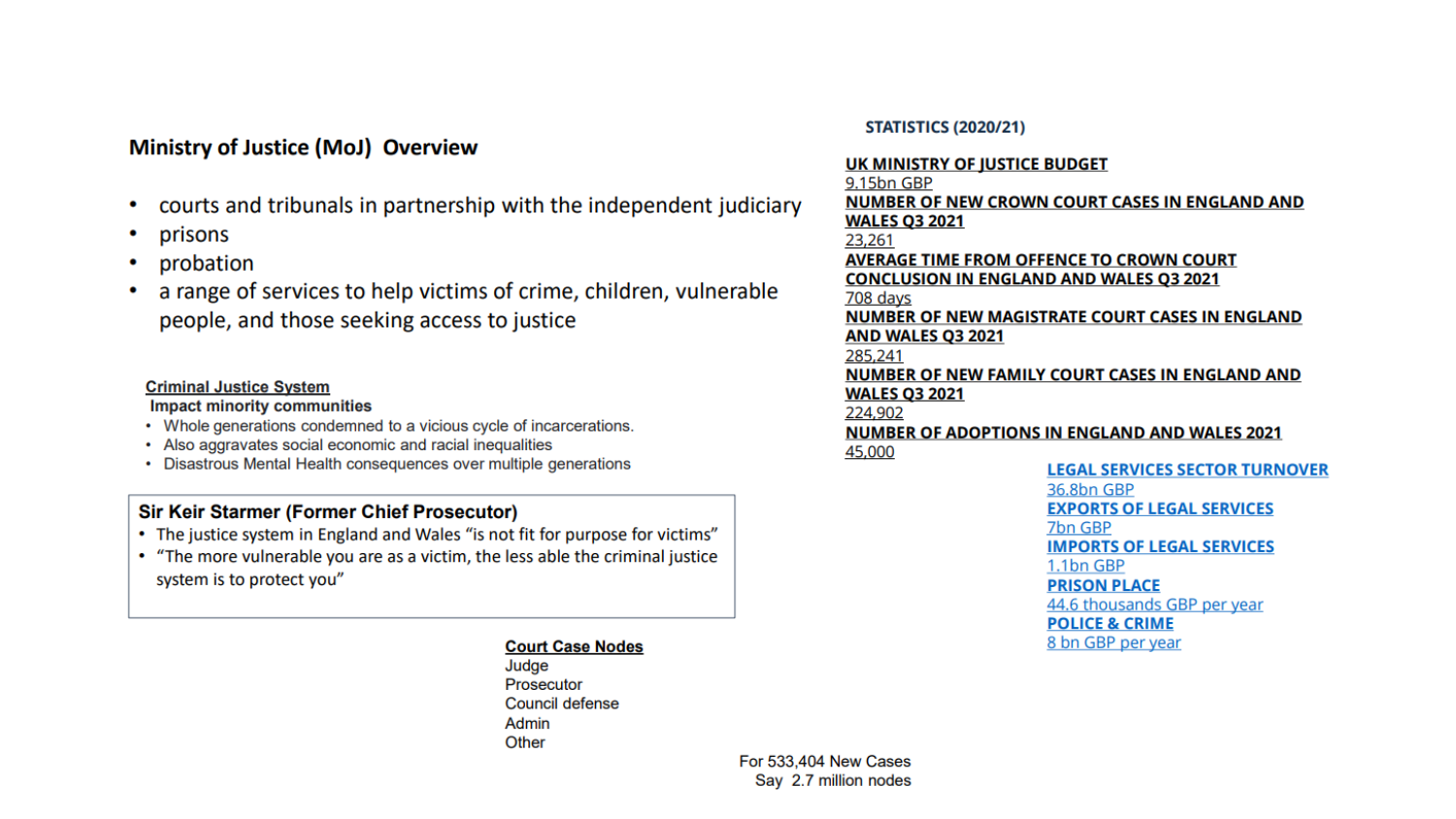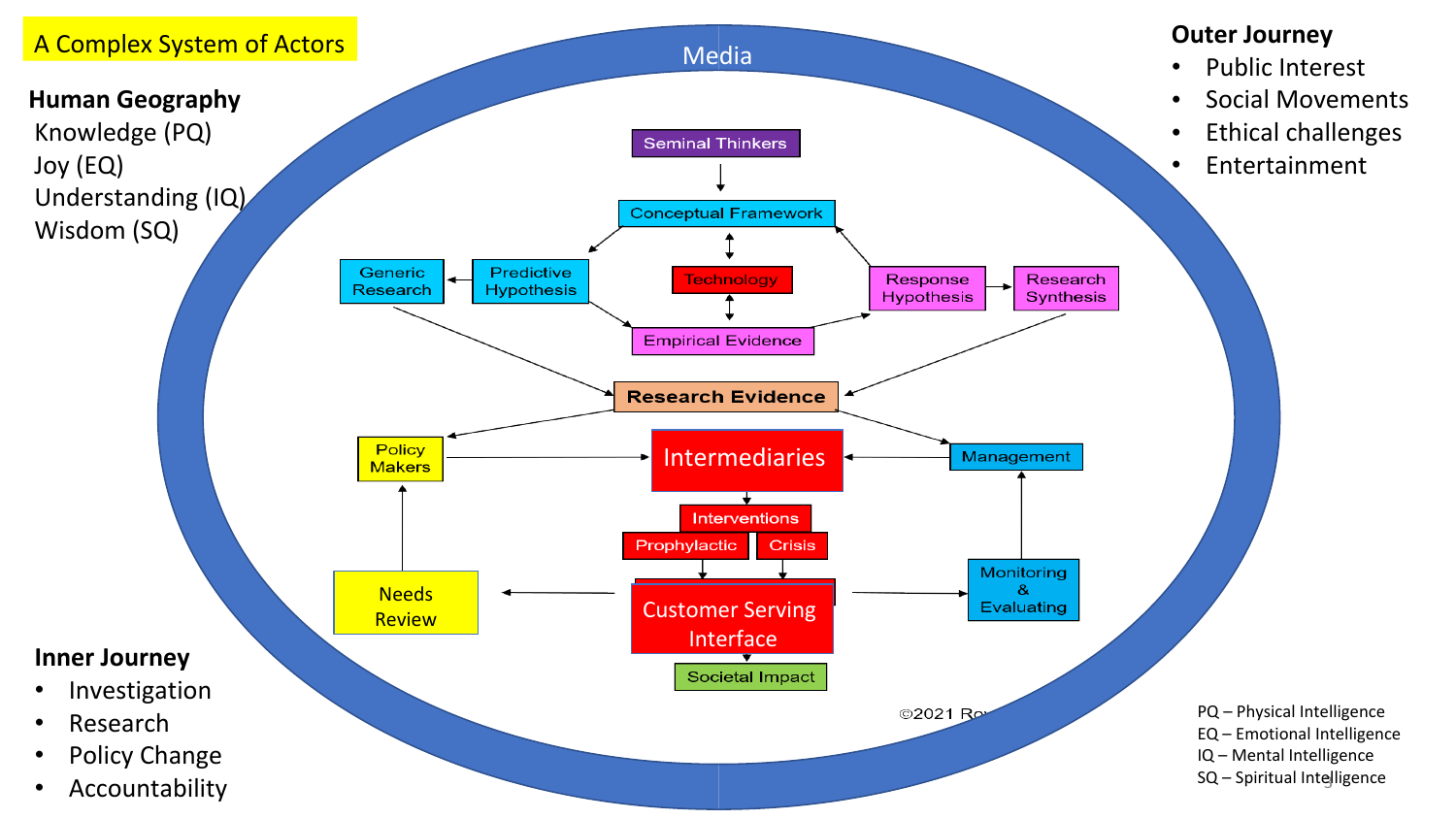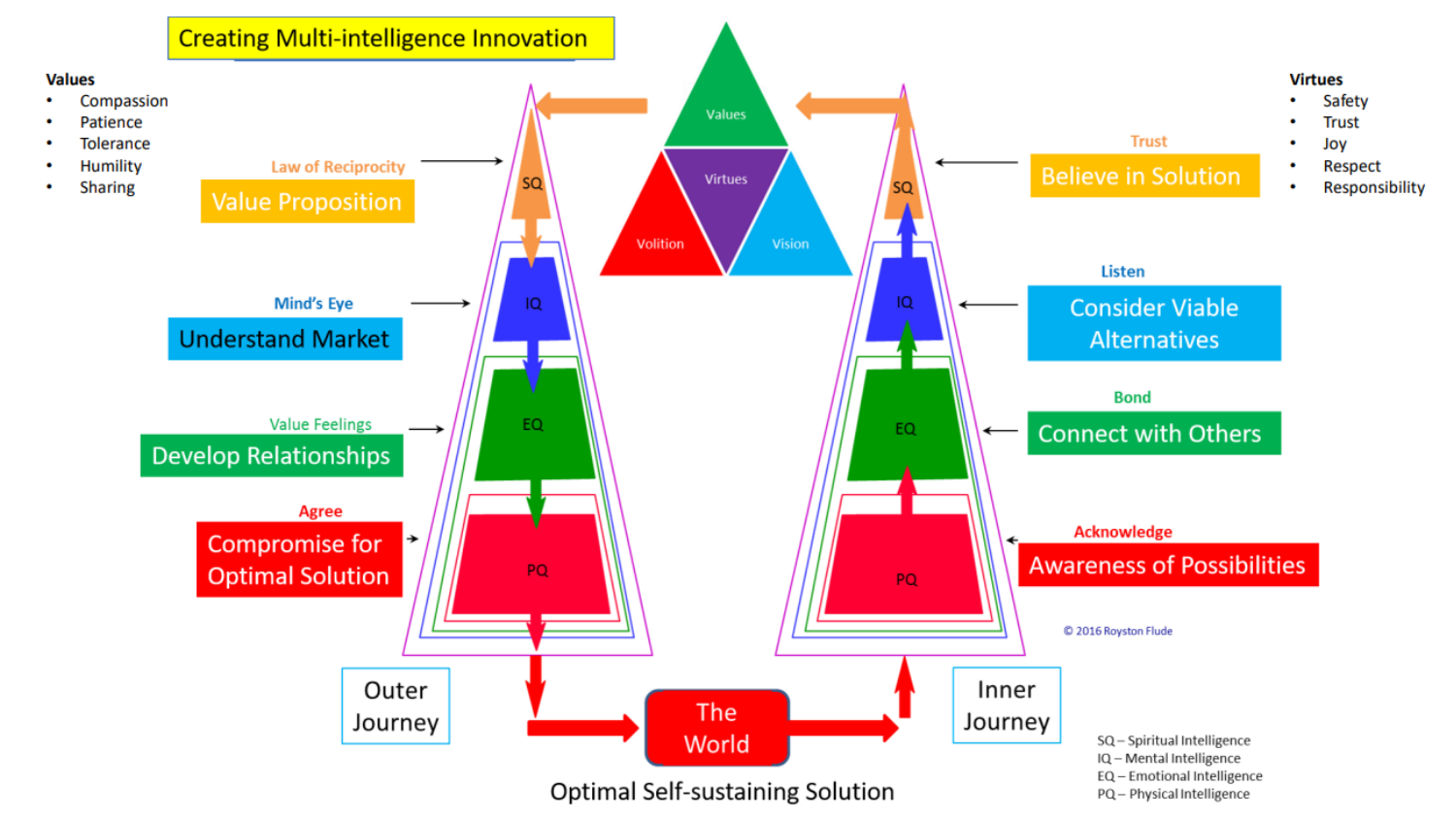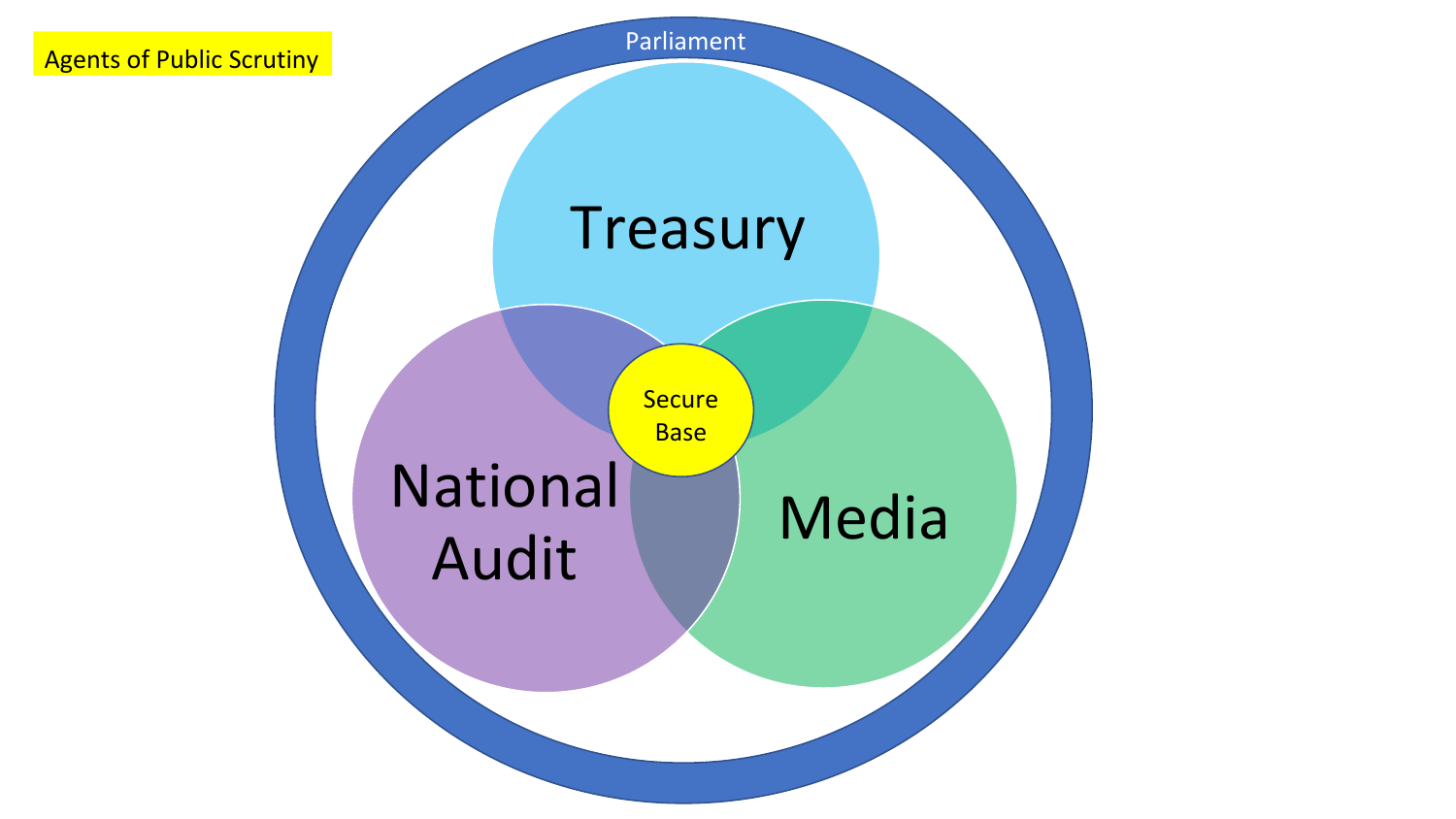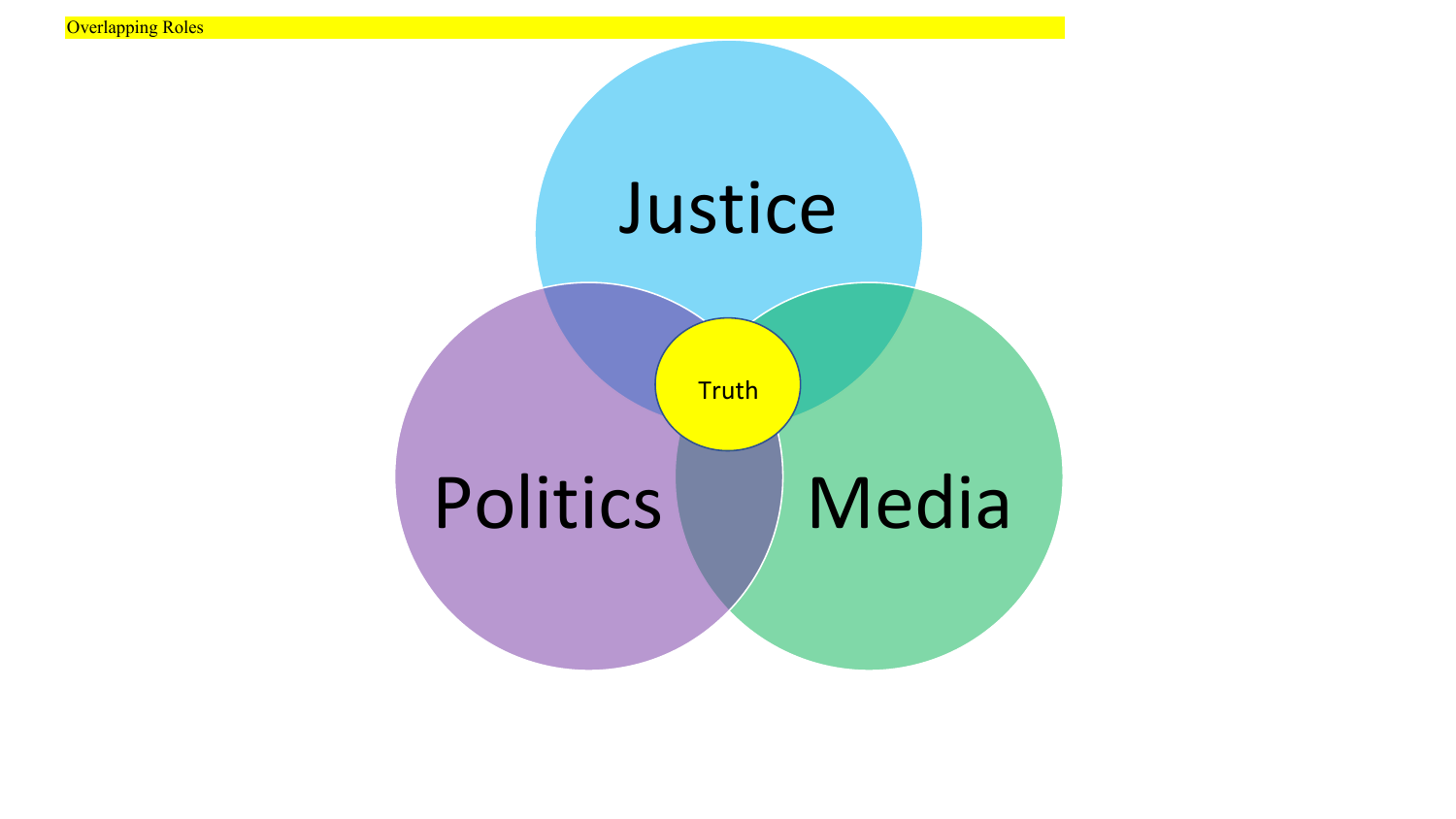"Injustice anywhere is a threat to justice everywhere."



"Darkness cannot drive out darkness; only light can do that. Hate cannot drive out hate; only love can do that."

"The time is always right to do what is right"

"Our lives begin to end the day we become silent about things that matter."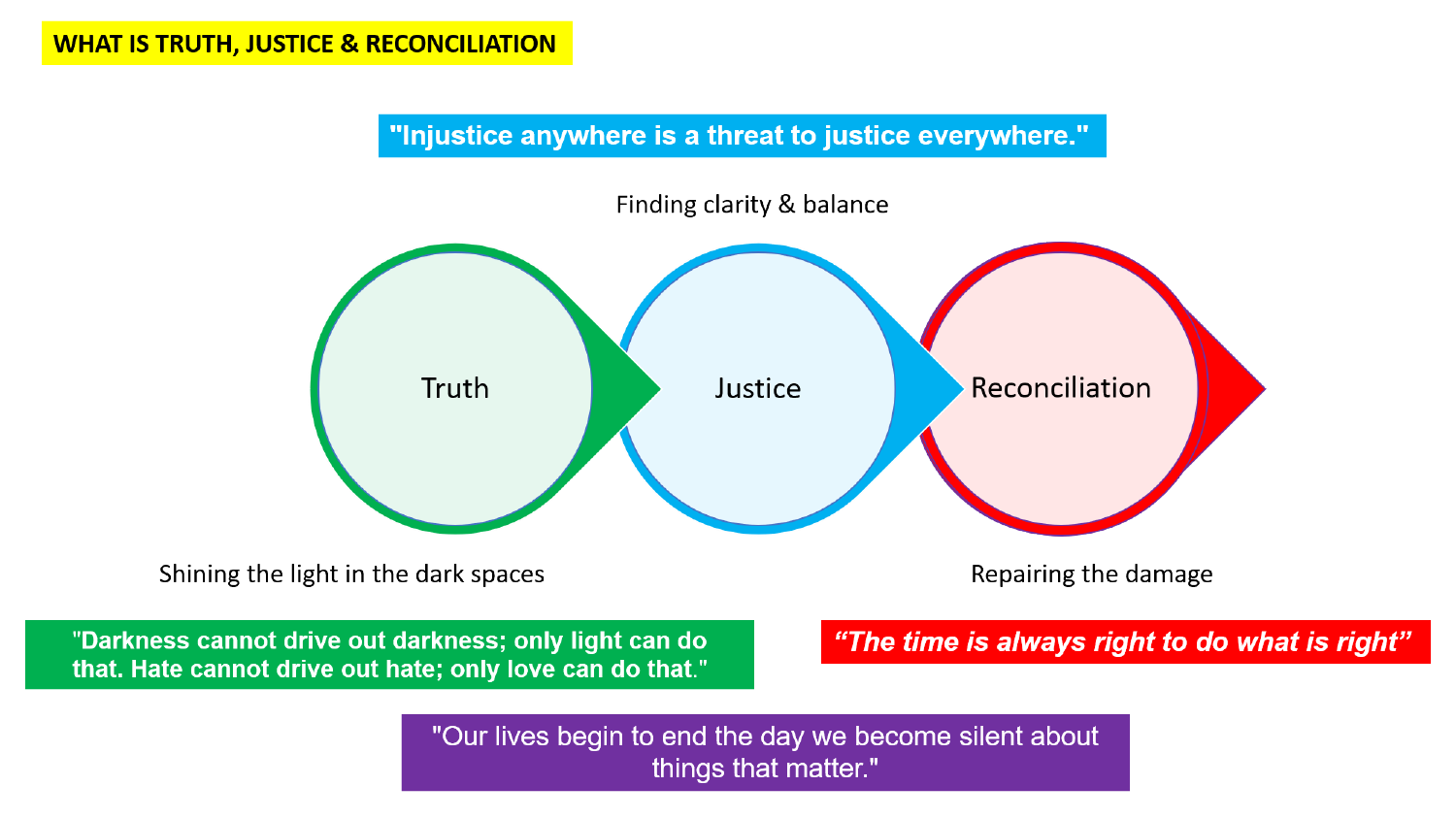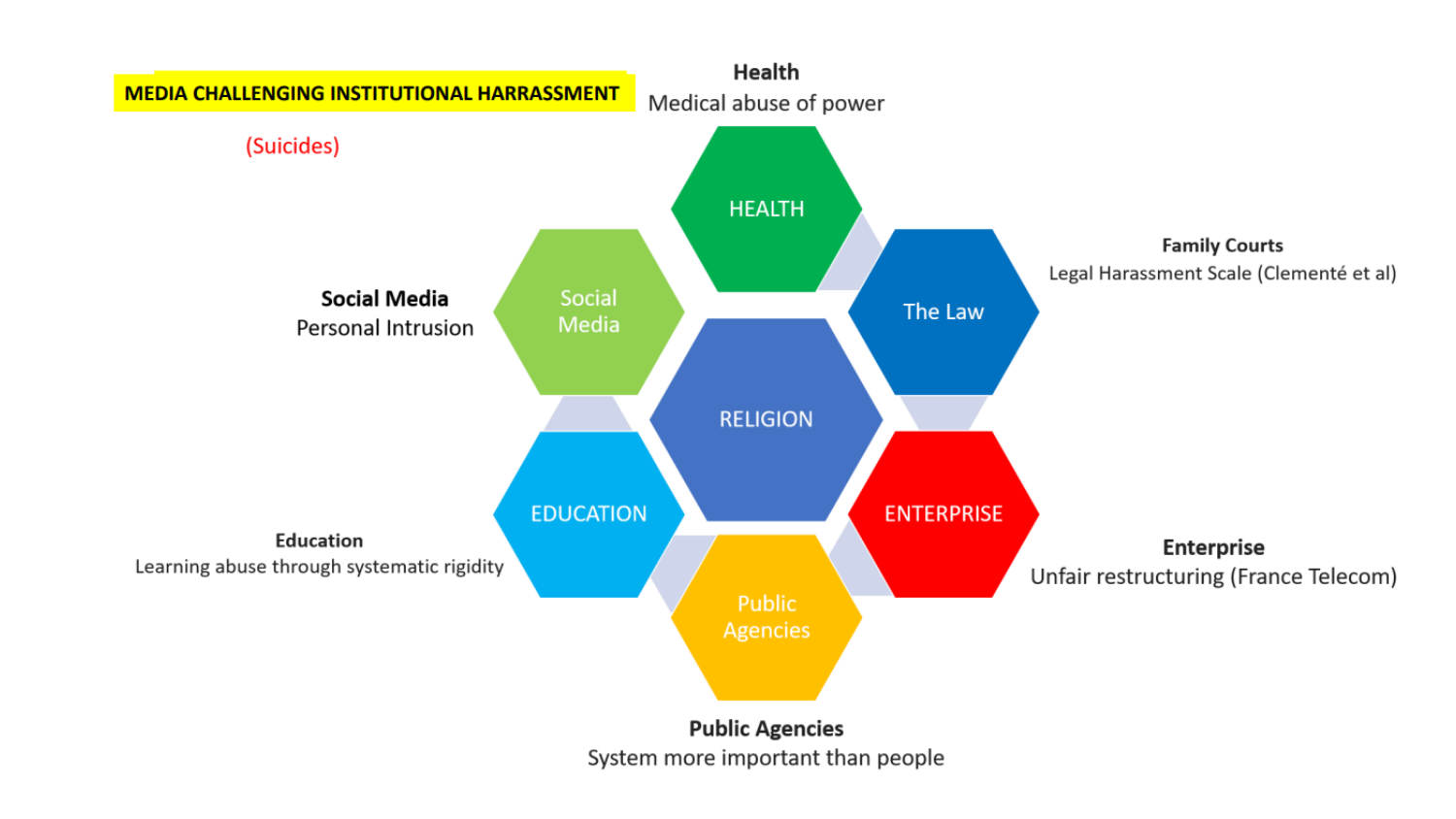# **Media Coverage Changes**

- Multiverse in Media Platforms Printed Press to online
- Shrinking Budgets for In-person reporting
- Increased use of Agencies
- Fewer legal correspondents
- Restricted access and information overload
- Reporting driven by Value Perception rather than Truth ("will it sell papers")

# **Implications for Open Justice**

- Access to Truth restricted by limited funds
- Intermediaries may restrict/control the flow of truth
- Difficulties in access Public Interest stories Police Press release, Sentencing
- Reporting in Family Courts faces significant restrictions leaving many issues unchallenged
- Family Courts are dealing with unhappiness of some sort or another in people's lives "Cinderella of the justice" system
- Administration of Justice Act 1960, <sup>a</sup> court sits in private dealing with matters to do with children, requires review
- "The level of legitimate media and public concern about the workings of the Family Court is now such that it is necessary for the court to regard openness as the new norm" Sir Andrew McFarlane

The 'precautionary principle' is now widely applied in the regulation of risk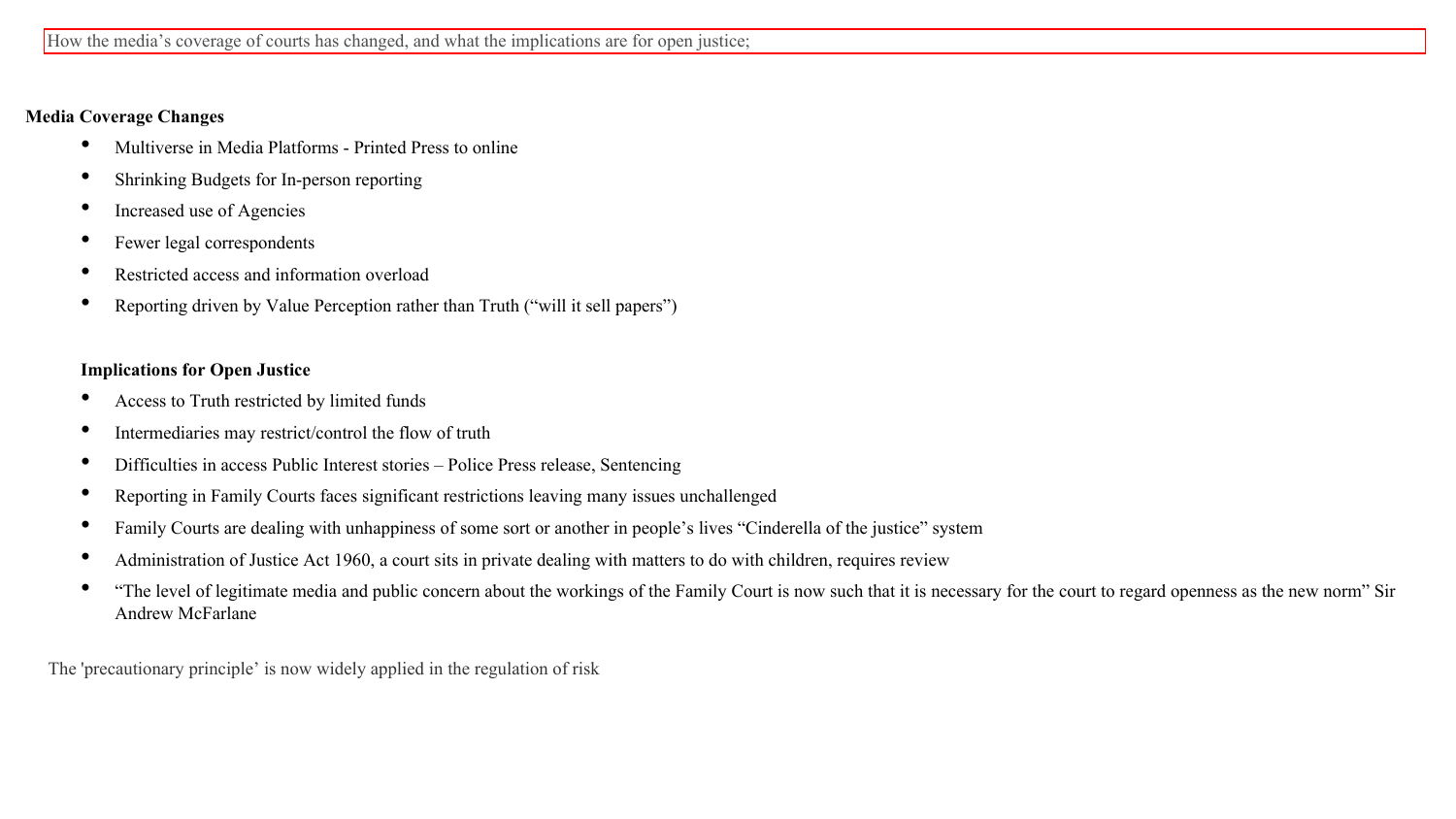What barriers there are to the media obtaining information from the courts



# **Barriers**

- Difficulties in accessing Public Interest stories Police Press Releases, Sentencing etc ۰
- Feeling that there is a "secret family justice system" ۰
- Timescales & Costs out of control. A criminal case typically concludes in 708 days ۰
- Toxic divorce proceedings that can last many years with very significant costs too expensive for the media to cover ٠
- Neurolinguistic diversity requires fair & reasonable treatment for all parties Media are not champions ٠
- Social media allows stories to be picked up and go viral outside the control of the Court "Justice By Influence" ٠
- "Do not allow our information to go out there so we can be identified" CARCASS ٠
- Professional Journalists are responsible and can be trusted ۰
- Consider multilevel reporting with Sensitive Matters contained in a restricted Addendum ٠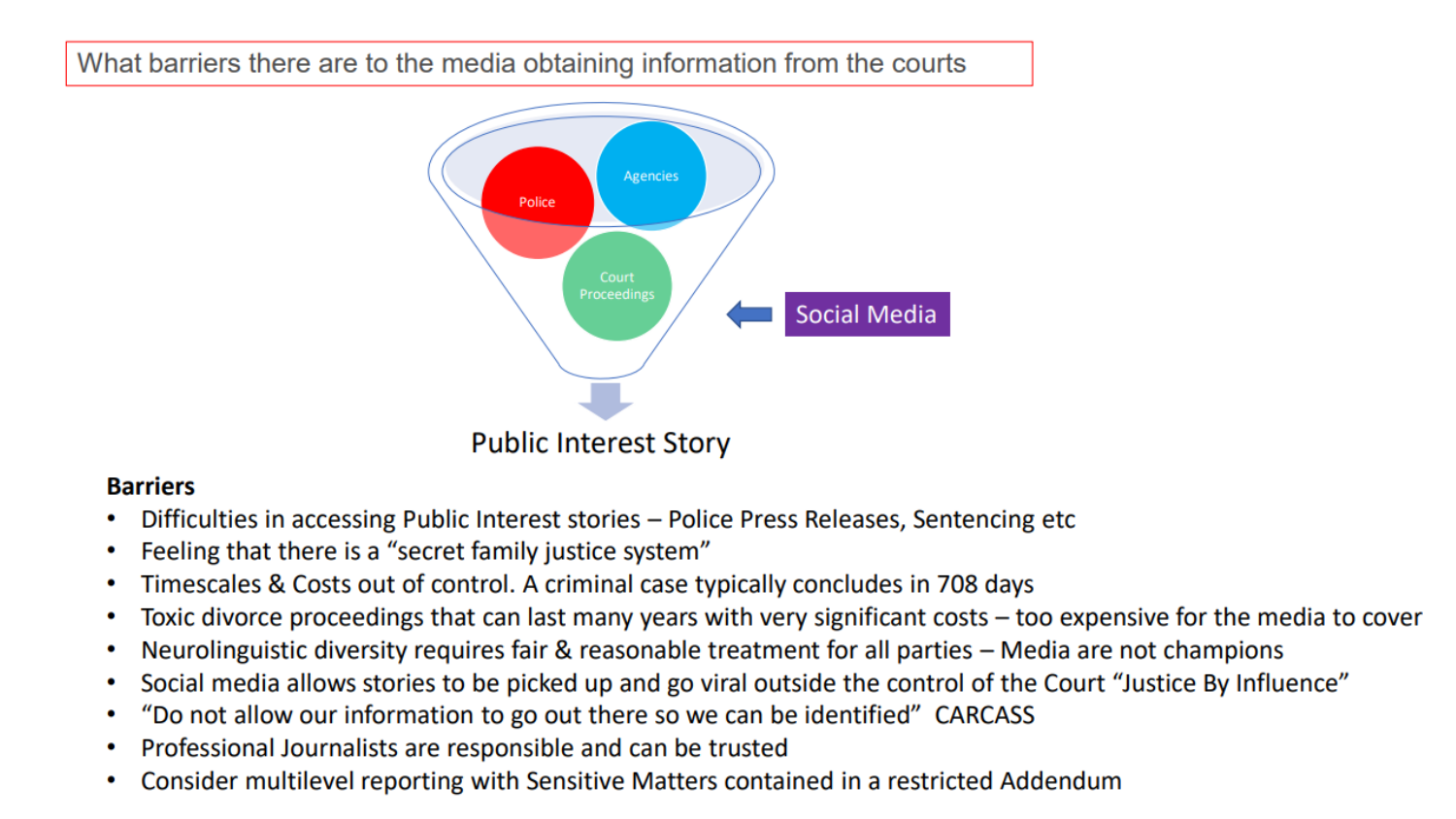# **Reporting Restrictions Clarity**

- Situations arise in which it is necessary to restrict the openness of legal proceedings for a fair trial National Security
- Identification of a witness in the case (the safety or reputational rights of a victim or witness who is openly identified in court)
- Publication Ban High Profile Public Figures (information to be divulged at large)
- Judgements anonymised versions
- 1981 Contempt of Court Act during Active Court Proceedings
- which creates a substantial risk
- during active legal proceedings (person is arrested, a warrant for arrest is issued, a summons has been issued, or a person has been charged)
- will be seriously impeded or prejudiced

# **Visual Trust Layer**

- transparency & accessibility that legal proceedings should be conducted openly and held in public
- Digitization of all Court functions and documentation (e.g. [www.kenja.com](http://www.kenja.com/) **Rooms** Manchester Justice System Pilot say 9 million GBP
- Facilitating segmented information (themes) and a transparent justice pathway (Artificial Intelligence)

# **Social Trust Layer**

- Managing Fear and disabilities proactively
- Consider power imbalances that lead to institutional Harassment
- Ensure participants are properly represented

# **Communication Trust Layer**

- Effective use of video/ audio conferencing
- Real Time translation
- Reduction in forms and administration

# **Ethical trust Layer**

- Duty of Care
- Do no Harm
- Recognise Diversity & Inclusion needs

#### Require Public Interest Defence clarity

Dr Flude was a member of PITCOM and is a member of Global Internet Forum (GIF)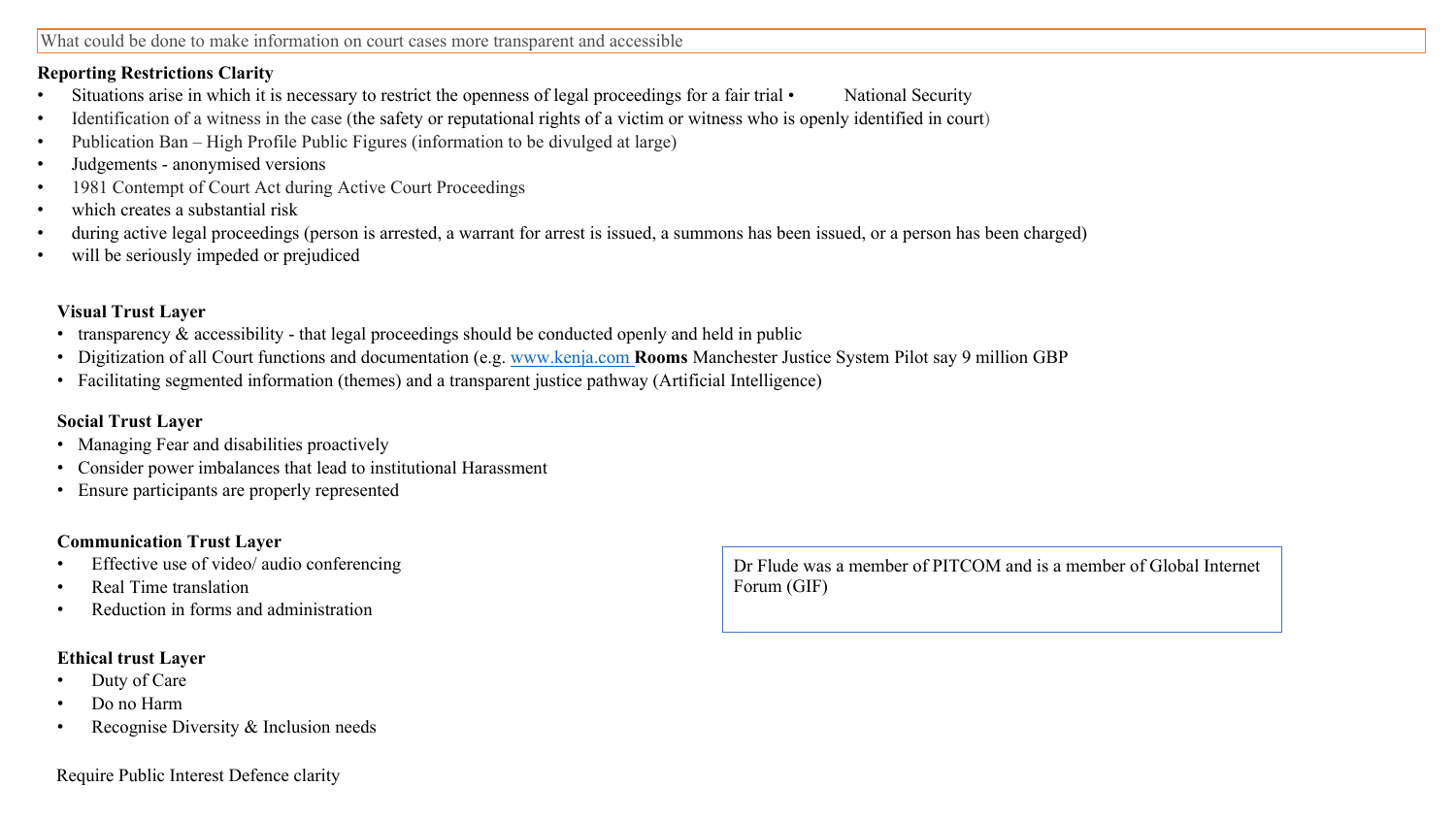### **Social Media**

- Social Media is omnipresent and very difficult to regulate
- Political and Social movements may influence justice
- Includes Twitter, Facebook, YouTube, LinkedIn and Podcasts
- Unbalanced Court System represents impartiality and the obligation of the law not observed by Social Media
- Alternative methods of service courts legal notice website, posting to social media account
- CoP Open Justice Project, Professor Celia Kitzinger, improving the standards in the Family Court
- Transparency Implementation Group ['TIG'] Sir Andrew McFarlane
- The Roadmap to Justice Campaign (NCSC)
- Access and Fairness Campaign
- Civil Justice Initiative
- Family Justice Initiative
- Community Engagement Project

### **Implications**

- Develop and introduce innovative legal and administrative processes that increase access and fairness while reducing the cost, time and complexity of litigation.
- Increase trust and confidence in the Rule of Law by advancing responsive, coherent and collaborative judicial initiatives.
- Expand access to court services while ensuring procedural fairness.
- Continue to provide judicial leaders with additional leadership and governance skills.

The effect of court reform and remote hearings on open justice

Open court is a venerated ideal of justice in common law systems, and a principle that is regarded as indispensable. Generally, the principle requires that court proceedings be open to the public, and that publicity as to those proceedings be uninhibited